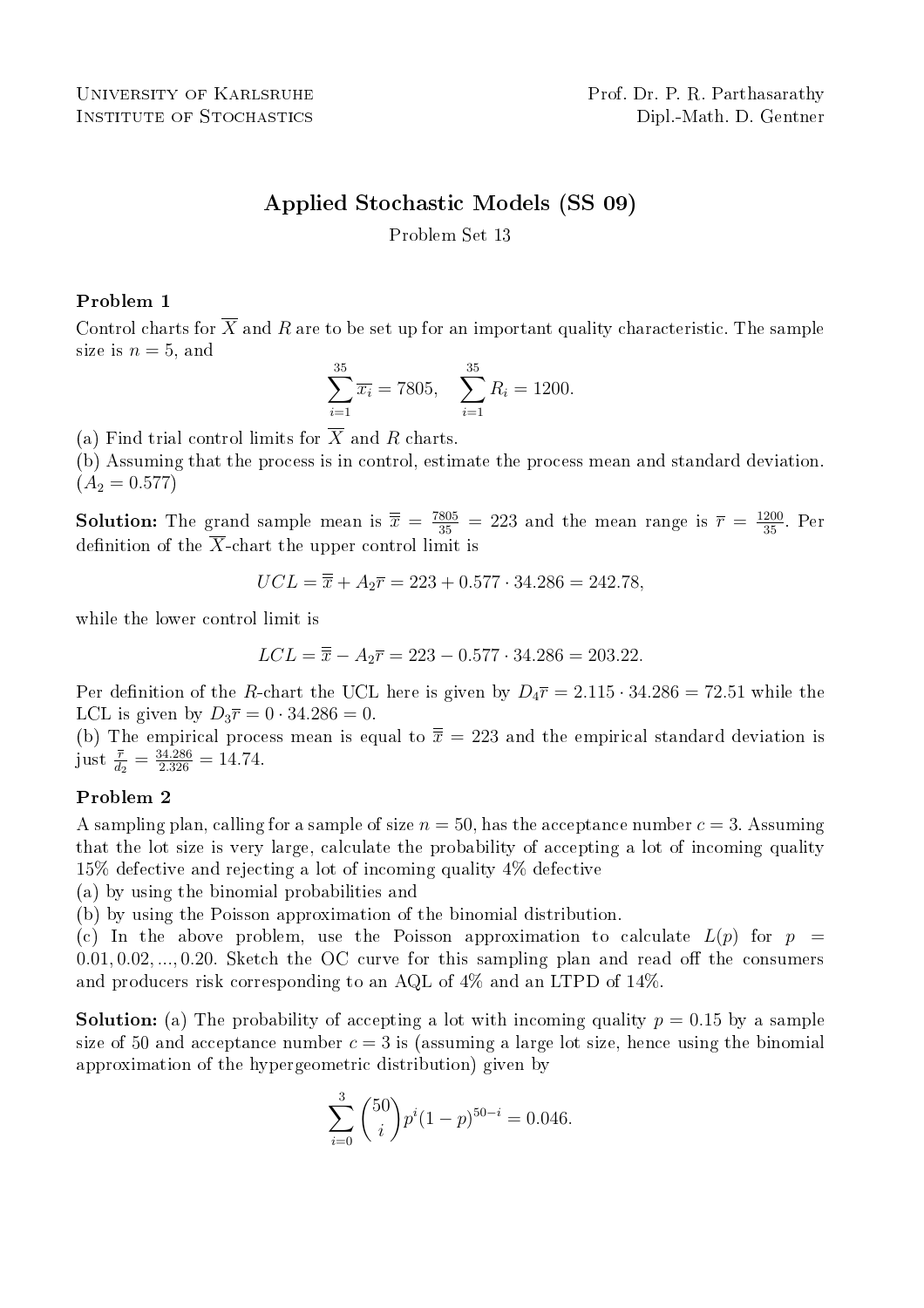The probability of rejecting a lot with incoming quality  $p = 0.04$  by a sample size of 50 and acceptance number  $c = 3$  is given by

$$
\sum_{i=4}^{50} {50 \choose i} p^i (1-p)^{50-i} = 0.139.
$$

(b) Using the Poisson Approximation of the binomial distribution, the above probabilities can be roughly obtained as follows: the parameter  $\lambda_1$  is then approximately  $np_1 = 7.5$ , while  $\lambda_2 = np_2 = 2$ . The respective probabilities are

$$
\sum_{i=0}^{3} e^{-\lambda_1} \frac{\lambda_1^i}{i!} = 0.059
$$

and

$$
\sum_{i=4}^{50} e^{-\lambda_2} \frac{\lambda_2^i}{i!} = 0.142.
$$

 $(c)$  Using the Poisson approximation we find

$$
L(p) \simeq \sum_{i=0}^{3} e^{-np} \frac{(np)^i}{i!},
$$

which yields the following curve:



If the AQL is 4% then the producers risk (or type one error) is  $1 - L(0.04) = 0.143$  and if the LTPD is 14% then the consumers risk (or type two error) is  $L(0.14) = 0.082$ .

### Problem 3

25 successive samples of 200 switches , each taken from a production line, contained, respectively,

$$
6, 7, 13, 7, 0, 9, 4, 6, 0, 4, 5, 11, 6, 18, 4, 1, 9, 8, 2, 17, 9, 12, 10, 5, and 4 defectives.
$$

If the fraction defective is to be maintained at  $0.02$ , construct a p chart for these data and state whether or not this standard is being met.